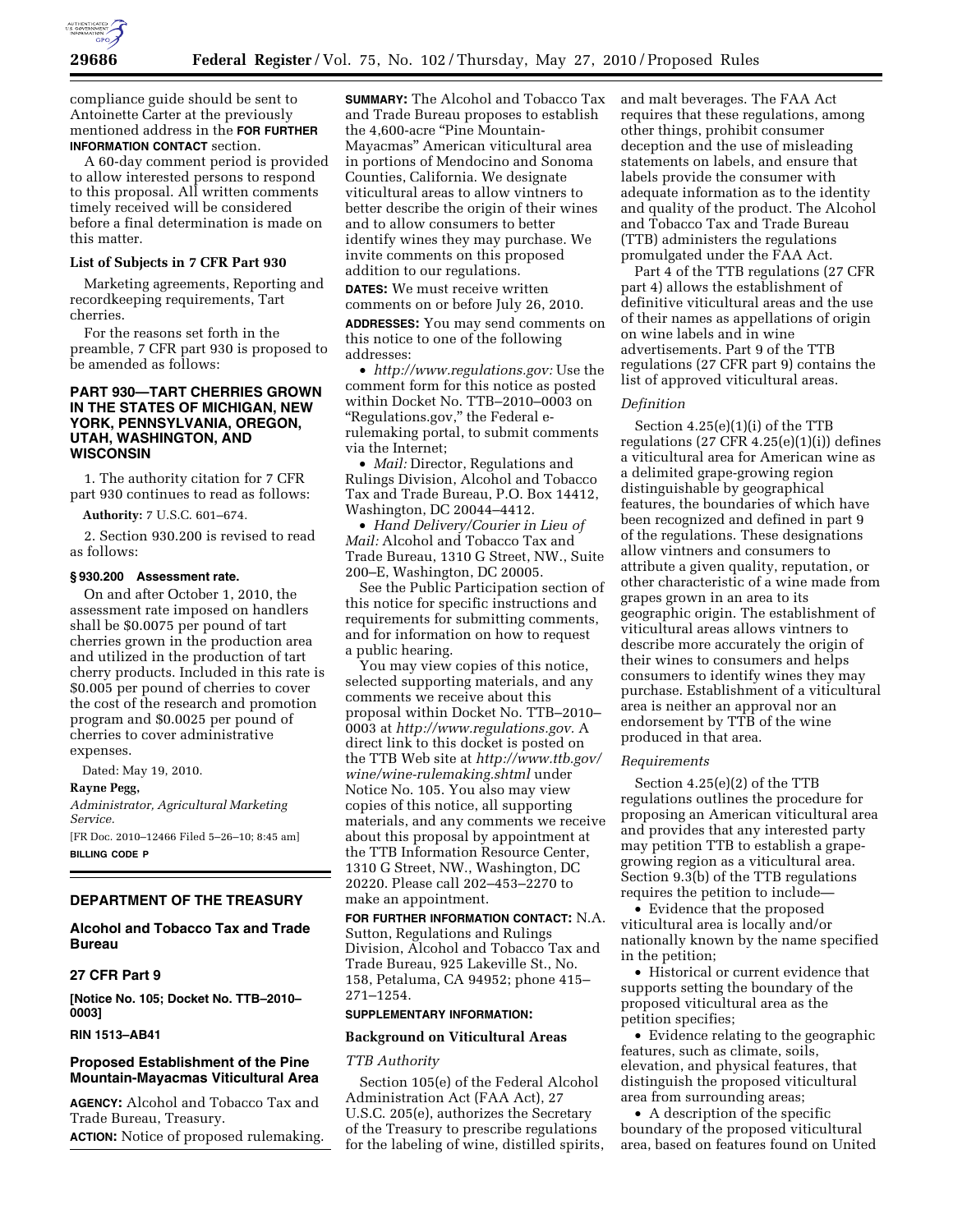States Geological Survey (USGS) maps; and

• A copy of the appropriate USGS map(s) with the proposed viticultural area's boundary prominently marked.

#### **Pine Mountain-Mayacmas Petition**

Sara Schorske of Compliance Service of America prepared and submitted a petition on her own behalf and that of local wine industry members to establish the 4,600-acre Pine Mountain-Mayacmas American viticultural area in northern California. Located approximately 90 miles north of San Francisco and 5 miles north-northeast of Cloverdale, the proposed viticultural area surrounds much of Pine Mountain, which rises to the east of U.S. 101 and the Russian River, to the north of the river's Big Sulphur Creek tributary, and to the immediate west of the Mayacmas Mountains. About two-thirds of the proposed viticultural area lies in the extreme southern portion of Mendocino County, with the remaining one-third located in the extreme northern portion of Sonoma County.

According to the petition and the written boundary description, the proposed Pine Mountain-Mayacmas viticultural area is totally within the multicounty North Coast viticultural area (27 CFR 9.30), and it overlaps the northernmost portions of the established Alexander Valley viticultural area (27 CFR 9.53) and the Northern Sonoma viticultural area (27 CFR 9.70). The proposed area currently has 230 acres of commercial vineyards, the petition states, with another 150 acres under development.

The petition states that the distinguishing features of the proposed Pine Mountain-Mayacmas viticultural area include its mountainous soils, steep topography with high elevations, and a growing season climate that contrasts with the climate of the Alexander Valley floor below. Also, the petition notes that Pine Mountain-Mayacmas vineyards generally are small, 5- to 20-acre plots located on flat or gently sloping patches of ground found within the proposed area's steep mountainous terrain, which contrast with the larger vineyards found on the valley floor.

We summarize below the supporting evidence presented in the petition.

# *Name Evidence*

According to the petition, the ''Pine Mountain-Mayacmas'' name combines the names of the major geographical features found within the proposed viticultural area and serves to locate the proposed area within northern California. As shown on the provided

USGS maps, the proposed viticultural area surrounds Pine Mountain, a 3,000 foot peak located on the western flank of the Mayacmas Mountains in northern Sonoma and southern Mendocino Counties.

The northern portion of the 1998 USGS Asti, California, quadrangle map shows Pine Mountain rising to 3,000 feet in southern Mendocino County, near the Sonoma County line. Also, as shown on the Asti map, Pine Mountain Road climbs from the Cloverdale area and marks a portion of the proposed viticultural area's southern boundary.

The October 2000 edition of the California State Automobile Association's Mendocino and Sonoma Coast road map shows the Mayacamas Mountains spanning north-northwest from approximately Mount St. Helena, and continuing through the Pine Mountain region to Lake Mendocino. A 1956 regional map produced by the State of California Division of Forestry, as provided in the petition, shows Pine Mountain northeast of Cloverdale.

The 1982 publication, "Cloverdale Then & Now—Being a History of Cloverdale, California, Its Environs, and Families," refers to the Pine Mountain junction and the Pine Mountain toll road in discussing the early roads of the region (page 3). This publication also includes a 1942 picture of homesteaders Hubert and George Smith on Pine Mountain (page 6). A 1985 article in the Redwood Rancher, ''The Early Wineries of the Cloverdale Area,'' by William Cordtz, discusses the grape growing of Mrs. Emily Preston in the late 1800s. The article states that the Preston Winery ''was on Pine Mountain immediately north of the present U.S. 101 bridge north of Cloverdale.''

The petition also notes that the Pine Mountain Mineral Water Company bottled water from springs located on Pine Mountain for more than 50 years, until the mid-1900s. A copy of one of the company's bottle labels included in the petition prominently displays the ''Pine Mountain'' name with a tall mountain in the background and springs in the foreground.

As noted in the petition and as shown on USGS maps, the Mayacmas Mountain range covers portions of Mendocino, Sonoma, Napa, and Lake Counties. The Mayacmas Mountain range divides Lake County from Mendocino, Sonoma, and Napa Counties, and, the petition states, the range defines the northern side of the Alexander Valley. According to the petition, the mountains were named for the Mayacmas Indians. While the name is sometimes spelled ''Mayacamas'' or

''Maacama,'' ''Mayacmas'' is the official spelling used on USGS maps.

Noting that the name ''Pine Mountain'' is commonly used throughout the United States, the petition states that the use of ''Mayacmas'' in the proposed viticultural area's name acts as a geographic modifier that pinpoints the proposed viticultural area's northern California location. The petitioners believe that "California" is not an appropriate geographical modifier for the viticultural area's name since there are other Pine Mountains in California. The USGS Geographical Names Information System (GNIS), for example, lists 21 additional ''Pine Mountains'' in California.

The petition also notes that the Mayacmas Mountains ''are closely associated with winegrowing'' since the range is home to many vineyards and wineries. The Mayacmas range, the petition states, divides the grape growing regions of Ukiah and Clear Lake, and borders the Alexander Valley (27 CFR 9.53), Napa Valley (27 CFR 9.23), and Sonoma Valley (27 CFR 9.29) viticultural areas. The petitioners believe that ''Mayacmas is an ideal modifier'' to distinguish the proposed viticultural area "from other places with similar names'' and will ''help consumers easily ascertain its general location.''

#### *Boundary Evidence*

According to the petition, the proposed 4,600-acre Pine Mountain-Mayacmas viticultural area encompasses those portions of Pine Mountain and its lower slopes that are suitable for viticulture. The petition states that the boundary was drawn in consideration of the mountain's varying steepness, water availability, and solar orientation.

The petition notes that within the proposed Pine Mountain-Mayacmas viticultural area vineyard development is limited to the small, 5- to 20-acre plots of flatter ground found within the proposed area's steep terrain. Limiting factors for these mountain vineyard operations, the petition explains, include the needs for tractor use and economical erosion control. The mountain vineyards' patchwork arrangement, the petition continues, contrasts to the large vineyards, some of 100 acres or more, found on the floor of the nearby Alexander Valley.

The petition states that the south and southwest sides of Pine Mountain, included within the proposed area's boundary, have favorable growing season solar orientation as compared with the less sunny sides of the mountain outside of the proposed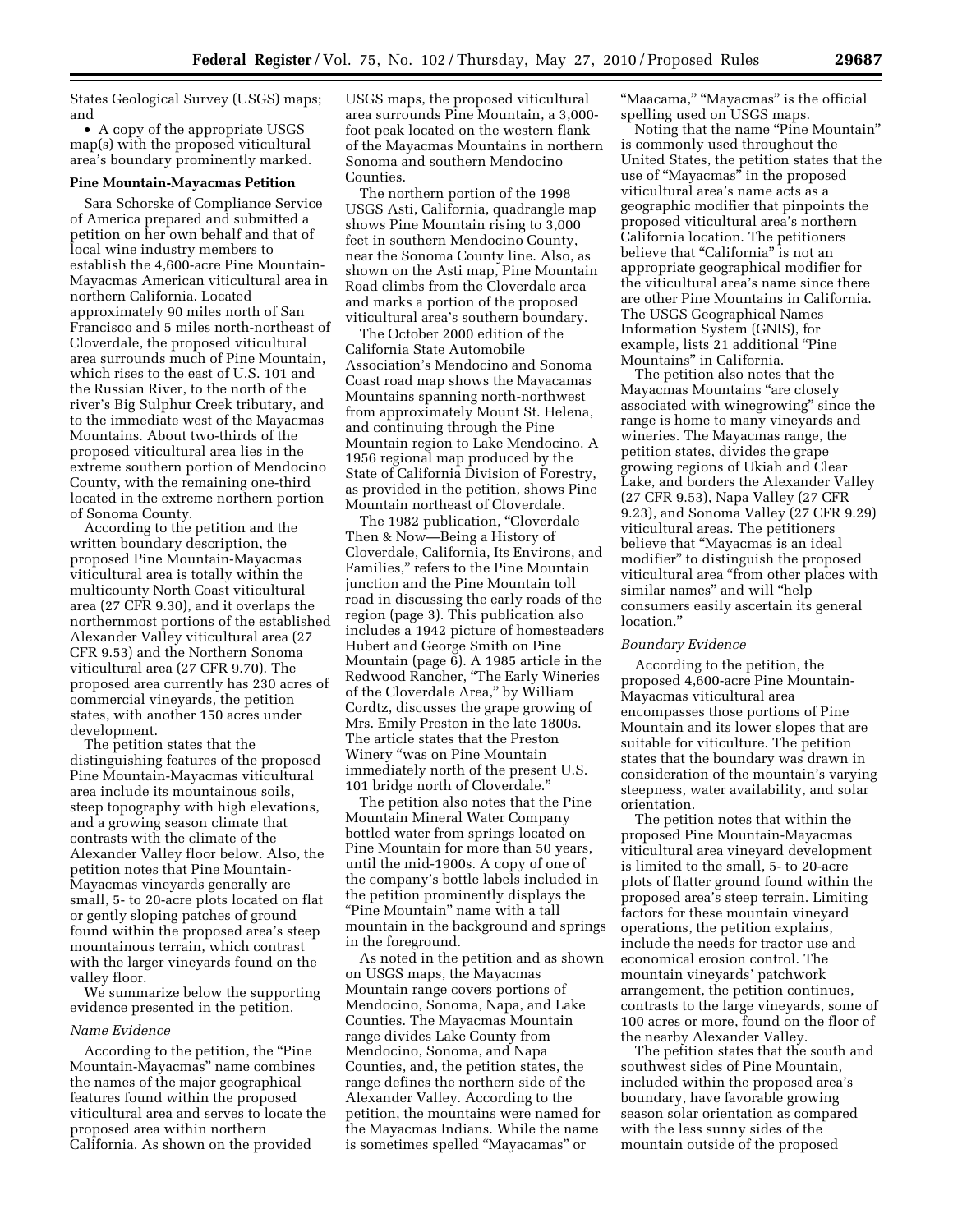boundary line. Successful viticulture depends partially on a favorable solar orientation to provide adequate growing season sunshine and heat accumulation. The petition summarizes the rationale for the proposed Pine MountainMayacmas viticultural area boundary as shown in the table below:

| Sides of Pine Mountain in relationship to the proposed viticultural area        | Viticultural considerations                                                          |  |
|---------------------------------------------------------------------------------|--------------------------------------------------------------------------------------|--|
|                                                                                 | Inadequate sun and heat.<br>Inadequate sun and heat.                                 |  |
| South and southwest at higher elevations: Inside boundary line                  | Some gentle slopes, good sun exposure and heat accumulation, and<br>available water. |  |
| South at lower elevations below Pine Mountain Road: Outside bound-<br>ary line. | Steep terrain and lack of water.                                                     |  |
|                                                                                 | Some gentle slopes, good sun exposure and heat accumulation, and<br>available water. |  |
|                                                                                 | Steep terrain.                                                                       |  |

The history of grape-growing and winemaking in the Pine Mountain region goes back to the 19th century, according to the petition. The 1877 ''Thompson Historical Atlas Map of Sonoma County'' lists several grape growers with vineyards on or near Pine Mountain. These included, the petition states, George Allen's 2-acre vineyard on the slopes of Pine Mountain, J.G. Rains' 10-acre vineyard, Clay Worth's 6-acre vineyard at the base of Pine Mountain, and Wellington Appleton, who owned 144 acres on the mountain's western slopes.

About 1910, the petition states, Steve Ratto developed a vineyard and winery at the 1,700-foot elevation of Pine Mountain, and the site is located inside the southwest boundary line of the proposed viticultural area. The winery site is shown on a 1956 State of California Division of Forestry map for the region included with the petition. The petition notes that remnants of the old winery building are still visible and that modern vineyards grow on the site as well.

The petition also describes the large vineyard and winery operation of Hartwell and Emily Preston. The Preston Ranch, dating back to 1869, came to include over 1,500 acres of land, a 10-acre vineyard, an oak cooperage, and a large winery and wine cellar. An October 29, 1874, article in the Russian River Flag newspaper lauded Preston's ''Fruit and Wine Ranch,'' and noted that it stretched from the eastern bank of the Russian River to the slopes of Pine Mountain. Reports from the time state that Preston harvested 40 tons of grapes from his vineyards in 1889. Much of the Preston winery's output was used in the various patent medicines prescribed by Emily Preston, a well-known faith healer of the time. According to the USGS Cloverdale Quadrangle map and a map included in the petition, the former Preston vineyard lies about a mile outside of the western boundary line of the proposed

Pine Mountain-Mayacmas viticultural area.

#### *Distinguishing Features*

Differences in topography, climate, and soils distinguish the proposed Pine Mountain-Mayacmas viticultural area from the surrounding areas, according to the petition.

#### Topography

The proposed Pine Mountain-Mayacmas viticultural area is higher in elevation, with steeper terrain, than the lower, flatter Alexander Valley to the proposed viticultural area's southwest. Elevations within the proposed viticultural area begin at 1,600 feet and rise to the 3,000-foot summit of Pine Mountain. The terrain within the proposed viticultural area is generally steep and mountainous. Patches of flatter ground within this steep terrain allow for the development of areas of small, 5- to 20-acre vineyards.

In contrast, to the west and south, the Alexander Valley floor rises from about 260 feet in elevation at the Russian River and continues easterly and upward to the foothills of Pine Mountain and the Mayacmas Mountains. This flatter, lower terrain allows for the development of larger vineyards, some 100 acres or more, with different viticultural characteristics than found in the small mountain vineyards. Areas to the north and east of the proposed viticultural area, while similar in elevation and steepness, lack the flatter patches of ground and water resources needed for vineyard development.

## Climate

The distinctive growing season climatic factors of the proposed Pine Mountain-Mayacmas viticultural area include limited marine fog cover, abundant sunshine, mild diurnal temperature changes, significant wind, and heavy winter rainfall, according to the petition. Quoting local growers, the petition states that the cooler spring

climate of Pine Mountain delays the start of vine growth by about 2 weeks, as compared to valley vineyards. The sunnier summer growing conditions of the proposed viticultural area ensure that grape harvest starts at the same time as on the foggier valley floor. The petition also notes that the proposed area's growing season climate is cooler during the day, warmer at night, windier, and wetter than the surrounding, lower elevation grape growing areas.

In support of these conclusions, the petitioners gathered climatic data from six regional weather stations within and surrounding the proposed viticultural area. These were: Cloverdale (southwest of Pine Mountain at 333 feet), Hopland East (north-northwest of Pine Mountain at 1,160 feet), Hopland West (northwest of Pine Mountain at 1,200 feet), Sanel Valley (north-northwest of Pine Mountain at 525 feet), Alexander Valley (at the Seghesio Vineyards valley weather station, south-southwest of Pine Mountain at 350 feet), and Pine Mountain (at the Seghesio Vineyards mountain weather station, within the proposed viticultural area's boundary line at 2,600 feet in elevation).

*Fog:* Despite the later start of the grape growing season at the higher elevations of the proposed viticultural area, the differing elevation-based fog patterns found on Pine Mountain allow grape growth within the proposed viticultural area to catch up with the earlier start of the valley vineyards, according to local growers. The petition states that the heavy fog that frequently blankets the surrounding valley floors fails to rise to the 1,600-foot minimum elevation of the proposed Pine Mountain-Mayacmas viticultural area boundary line. The petition describes the mountain as a sunny island floating above the fog, and the petition included pictorial documentation of this phenomenon.

The petition states that the proposed Pine Mountain-Mayacmas viticultural area averages 3 to 4 hours more sunlight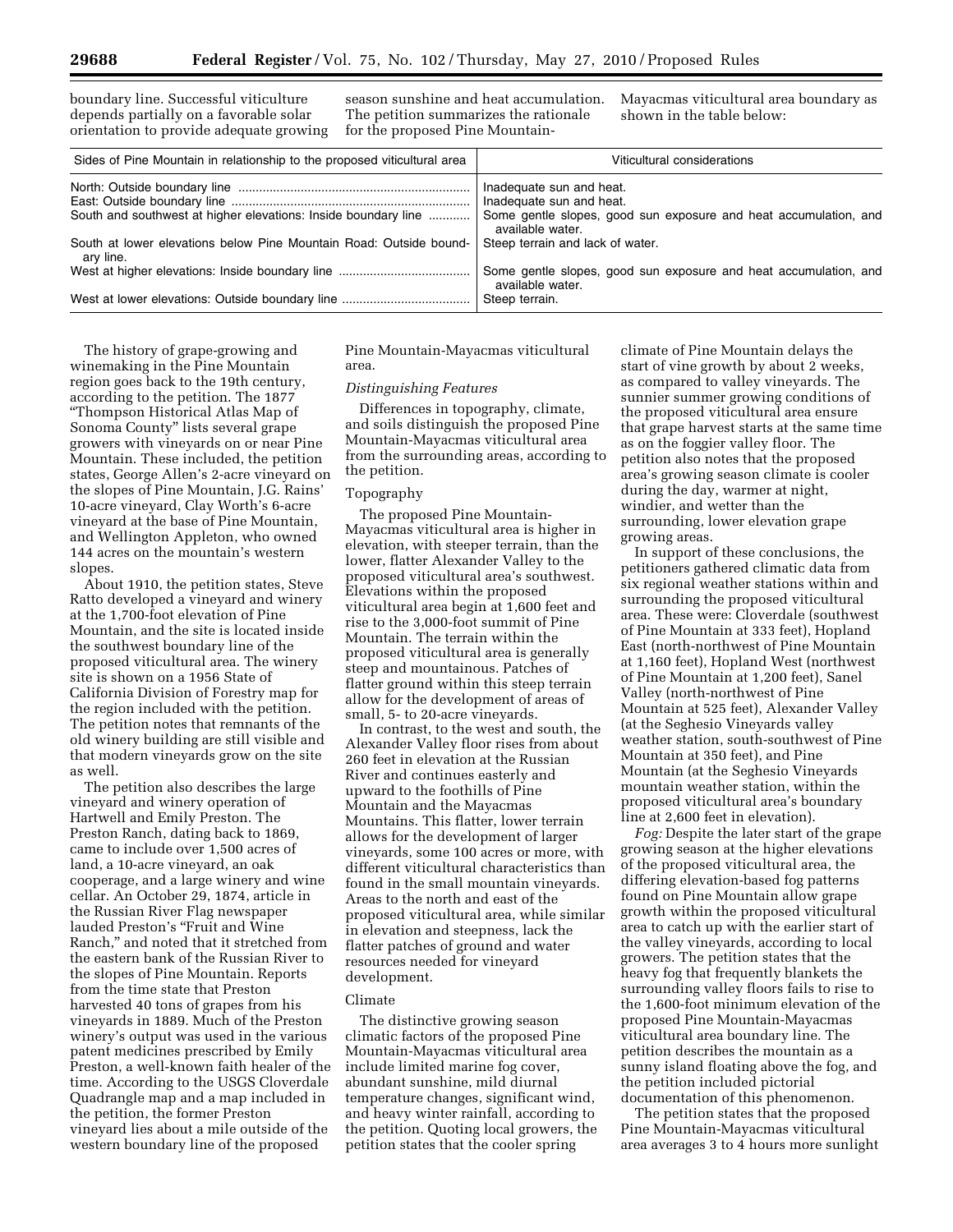a day than the Alexander Valley during the growing season. While the valley remains blanketed under a heavy fog layer until late morning and then again later in the afternoon, the higher Pine Mountain elevations routinely bask in sunshine all day without fog. The extra sunlight and resulting longer daily period of warmth found on the higher slopes of Pine Mountain allow grapes to develop quickly and mature at the same time as those grown in valley floor vineyards.

*Temperatures:* During the growing season, daytime high temperatures within the proposed Pine Mountain-Mayacmas viticultural area are consistently cooler, and overnight temperatures are consistently warmer, than those found on the Alexander Valley floor, according to the petition data. The petition includes temperature data gathered by local grape grower John Copeland, who gathered hourly temperature readings at several sites within the proposed viticultural area

prior to planting his vineyards there. The petitioners combined Mr. Copeland's data and that of the valley weather stations noted above in order to document the diurnal temperature differences between the proposed area and the lower valley floor. The average temperature differences between the higher elevations on Pine Mountain and the lower elevations on the Alexander Valley floor are shown in the table below:

| Region and<br>elevation                               | High temperature | Low temperature | Diurnal tempera-<br>ture variation (in |
|-------------------------------------------------------|------------------|-----------------|----------------------------------------|
| Pine Mountain (2,200 feet)<br>Valley Floor (225 feet) | 74<br>84         | 60<br>49        | 14<br>35                               |

The petition states that nights are warmer on the slopes of Pine Mountain mainly because cool night mountain air, being heavier than warm air, drains off the mountain into the valley below. This downward nocturnal air flow leaves the slopes of Pine Mountain slopes relatively warmer as compared to the cooler valley air temperatures. In addition, the petition explains that the marine inversion, a summer coastal phenomenon, results from a layer of cool, heavy, and moist marine air and fog that slips beneath the layer of warmer air. This cool, foggy air blankets the Alexander Valley floor and does not mix with the lighter, warm air above it on the mountain slopes. This phenomenon, the petition continues, inverts the normal mountainous air temperature pattern of cooler temperatures above and warmer temperatures below.

*Wind:* The proposed Pine Mountain-Mayacmas viticultural area climate includes stronger and more frequent winds than those found in the valley below, the petition explains. The petition states that local growers report that Pine Mountain vineyards are naturally free of mildew, a vineyard malady commonly found in areas with more stagnant air.

*Precipitation:* The petition notes that the proposed viticultural area receives 30 to 60 percent more rainfall than the valley below. Southern storms often stall over Pine Mountain and the Mayacmas range, dropping more rain than in other areas. Pine Mountain also receives some upper elevation-based snow, something unheard of on the Alexander Valley floor below, the petition explains.

Soils

According to the petition, the mountain soils within the proposed Pine Mountain-Mayacmas viticultural area are significantly different from the alluvial valley soils found at lower elevations outside the proposed area. The petition documents these differences using United States Department of Agriculture online soil maps for Mendocino and Sonoma Counties.

However, as the petition notes, the two county soil maps use different soils names since the two counties' soil surveys were conducted years apart using different name protocols. Specifically, the Sonoma County Soil Survey shows that the portion of the proposed viticultural area within that county falls within the Los Gatos-Hennecke-Maymen association, with the Los Gatos soils series the predominant soil type. The Mendocino County Soil Survey, however, shows that the portion of the proposed viticultural area within that county falls within the Maymen-Estel-Snook association.

To show that the soils within the proposed viticultural area are generally the same in each county, the petition also provides descriptions of the physical characteristics of the proposed viticultural area's soils. The petition describes the parent materials of the proposed Pine Mountain-Mayacmas viticultural area's soils as fractured shale and weathered sandstone. The petition notes that soils within the proposed viticultural area are mountainous types, which are generally steep, shallow to moderately deep, and very well to excessively well-drained. Also, these mountain soils include large amounts of sand and gravel. Pine Mountain soils are generally less than 3 feet in depth, the petition continues,

with more than half at depths of 12 inches or less. In contrast, soils found on the Alexander Valley floor and in other lower elevation areas outside of the proposed viticultural area are deeper, less well-drained alluvial soils.

# *Overlap With Established Viticultural Areas*

The Sonoma County portion of the proposed Pine Mountain-Mayacmas viticultural area lies almost entirely within the northern portion of the established Alexander Valley viticultural area, which, in turn, lies within the northern portion of the established Northern Sonoma viticultural area. The Alexander Valley and Northern Sonoma viticultural areas both lie totally within the North Coast viticultural area. While located in whole or in part within these existing viticultural areas, the petitioners believe that the proposed Pine Mountain-Mayacmas viticultural area is distinguishable from those existing areas.

For example, the petition states that the 76,034-acre Alexander Valley viticultural area largely consists of lower elevation valley floor along the Russian River, with vineyards located below 600 feet, while the proposed Pine Mountain-Mayacmas viticultural area largely consists of mountainous terrain located above 1,600 feet. Further, as noted above, the petition includes climatic data documenting the differing valley and mountain growing season temperatures, wind, and fog patterns found in this region.

In addition, the petition notes that the 349,833-acre Northern Sonoma viticultural area extends 40 miles south from the Mendocino-Sonoma County line to the southernmost reaches of the Russian River Valley viticultural area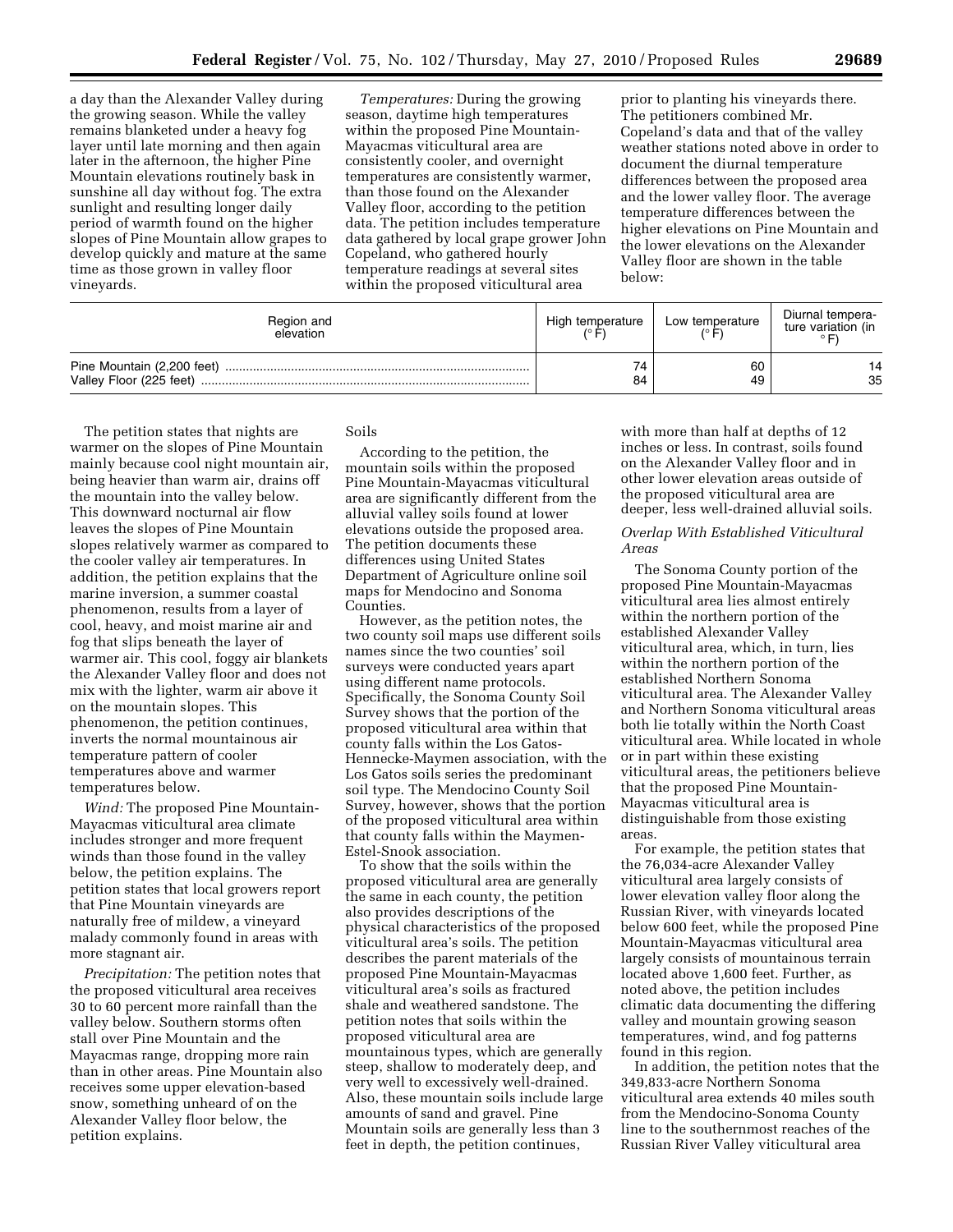(27 CFR 9.66) southwest of Sebastopol. The large Northern Sonoma viticultural area includes the Alexander Valley (27 CFR 9.53), Knights Valley (27 CFR 9.76), Chalk Hill (27 CFR 9.52), Russian River Valley (27 CFR 9.66), Green Valley of Russian River Valley (27 CFR 9.57), and Dry Creek Valley (27 CFR 9.64) viticultural areas with their differing microclimates and terrains. According to the petition, the diversity of the Northern Sonoma viticultural area stands in contrast to the uniform climate and terrain found within the proposed Pine Mountain-Mayacmas viticultural area.

The established North Coast viticultural area lies north and northwest of San Francisco, and includes all of Sonoma County and portions of Mendocino, Napa, Lake, Solano, and Marin Counties. This very large viticultural area's distinguishing features include its distinctive coastal climate and topography. While the proposed Pine Mountain-Mayacmas viticultural area has a somewhat similar climate, the petition notes, the proposed area is small, is limited to higher elevations, and is less foggy than the general North Coast area's climate.

#### **TTB Determination**

TTB concludes that the petition to establish the 4,600-acre Pine Mountain-Mayacmas American viticultural area merits consideration and public comment, as invited in this notice.

## *Relationship to Existing Viticultural Areas*

## Alexander Valley Viticultural Area

The original Treasury Decision, T.D. ATF–187, establishing the more than 60,000-acre Alexander Valley AVA, was published in the **Federal Register** (49 FR 42719) on October 24, 1984. In the discussion of geographical features, T.D. ATF–187 relied on the geographical features of the valley floor and specifically excluded the mountainous area to the east, primarily because these areas were determined to have geographical features different from those in the established viticultural area. T.D. ATF–187 stated that the mountainous area has an average rainfall of 30 to 70 inches, temperatures of 54 to 58 degrees Fahrenheit, and a frost-free season of 230 to 270 days but that the valley floor has an average rainfall of 25 to 50 inches, temperatures of 54 to 60 degrees Fahrenheit, and a frost-free season of 240 to 260 days. Regarding soils, T.D. ATF–187 stated that the mountain area to the east is characterized primarily by the Goulding-Toomes-Guenoc and

Henneke-Maymen associations, but the valley floor, by the Yolo-Cortina-Pleasanton association. TTB notes that the temperature and frost-free season data concerning the valley and the mountainous area, though different, are not so different as to be considered significantly different.

The area in the Alexander Valley viticultural area that also overlaps the proposed Pine Mountain-Mayacmas viticulture area was added in Treasury Decision ATF–233, published in the **Federal Register** (51 FR 30353) on August 26, 1986. In discussing the proposal to add approximately 1,536 acres to the existing Alexander Valley viticultural area ''at elevations between 1,600 feet and 2,400 feet above sea level on Pine Mountain,'' T.D. ATF–233 recognized that ''the land in the area shares similar geological history, topographical features, soils, and climatic conditions as adjoining land within the previously established boundary of the [Alexander Valley] viticultural area.''

However, the petitioner provides more detailed evidence regarding the geographical features that distinguish the entire proposed Pine Mountain-Mayacmas viticultural area (including the overlap area) from the greater portion of the Alexander Valley viticultural area. That evidence details the significant differences between the areas in comparable night and day temperatures, rainfall, and soils. The petitioner also included evidence that the proposed Pine Mountain-Mayacmas viticultural area climate includes stronger and more frequent winds than those found in the valley below.

# Northern Sonoma Viticultural Area

The Alexander Valley viticultural area is within the Northern Sonoma viticultural area, and the area of overlap is the same with respect to both the Northern Sonoma and Alexander Valley viticultural areas. In addition, the name recognition for the Northern Sonoma viticultural area does not extend into the portion of the proposed Pine Mountain Mayacmas viticultural area beyond the boundary line for the Alexander Valley viticultural area. Historically, the outer boundaries of four viticultural areas [Alexander Valley, Dry Creek Valley, Russian River Valley, and Knights Valley] have been used in defining the boundary of the Northern Sonoma viticultural area.

T.D. ATF–204, which established the Northern Sonoma viticultural area, states:

Six approved viticultural areas are located entirely within the Northern Sonoma viticultural area as follows: Chalk Hill,

Alexander Valley, Sonoma County Green Valley, Dry Creek Valley, Russian River Valley, and Knights Valley.

The Sonoma County Green Valley and Chalk Hill areas are each entirely within the Russian River Valley area. The boundaries of the Alexander Valley, Dry Creek Valley, Russian River Valley, and Knights Valley areas all fit perfectly together dividing northern Sonoma County into four large areas. The Northern Sonoma area uses all of the outer boundaries of those four areas with the exception of an area southwest of the Dry Creek Valley area and west of the Russian River Valley area.

**Note:** Sonoma County Green Valley was subsequently renamed Green Valley of Russian River Valley.

TTB also notes that the Northern Sonoma viticultural area has been adjusted twice in order to maintain its boundary as being formed by the outer boundaries of the four areas specified in T.D. ATF–204 (*See* T.D. ATF–233 published in the **Federal Register** on August 26, 1986 (51 FR 30352) and T.D. ATF–300 published in the **Federal Register** on August 9, 1990 (55 FR 32400)).

#### North Coast Viticultural Area

In addition to what was previously discussed in this document concerning the North Coast viticultural area, TTB notes that this viticultural area, established by T.D. ATF–145, 48 FR 42973 (September 21, 1983), encompasses approximately 40 established viticultural areas, as well as the proposed Pine Mountain-Mayacmas viticultural area, in northern California. In the "Geographical Features" section, T.D. ATF–145 states that climate is the major factor in distinguishing the North Coast viticultural area from surrounding areas, and that all the areas within the North Coast viticultural area receive marine air and most receive fog. T.D. ATF–145 also states that ''[due] to the enormous size of the North Coast, variations exist in climatic features such as temperatures, rainfall and fog intrusion.''

The proposed Pine Mountain-Mayacmas viticultural area shares the basic geographical feature of North Coast, marine air that results in greater amounts of rain in the proposed viticultural area. However, the proposed viticultural area is much more uniform in its geographical features than the North Coast viticultural area. In this regard, T.D. ATF–145 specifically states, ''approval of this viticultural area does not preclude approval of additional areas, either wholly contained with the North Coast, or partially overlapping the North Coast \* \* \* the smaller viticultural areas tend to be more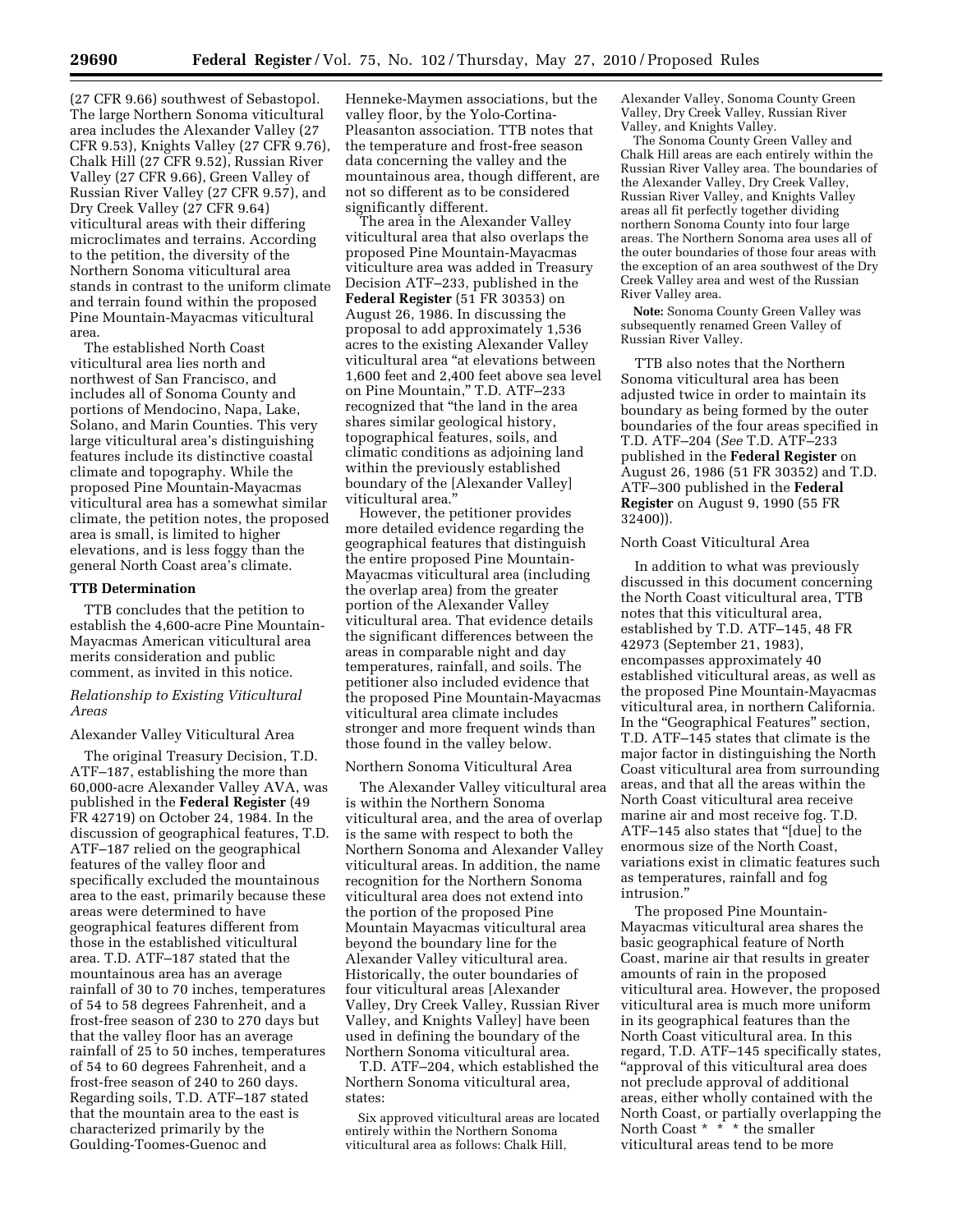uniform in their geographical and climatic characteristics \* \* \*.''

## *Boundary Description*

See the narrative boundary description of the petitioned-for viticultural area in the proposed regulatory text published at the end of this notice.

#### *Maps*

The petition included the required maps, and we list them below in the proposed regulatory text.

## **Impact on Current Wine Labels**

Part 4 of the TTB regulations prohibits any label reference on a wine that indicates or implies an origin other than the wine's true place of origin. If we establish this proposed viticultural area, its name, "Pine Mountain-Mayacmas," will be recognized as a name of viticultural significance under 27 CFR 4.39(i)(3). The text of the proposed regulation clarifies this point.

If this proposed regulatory text is adopted as a final rule, wine bottlers using "Pine Mountain-Mayacmas" in a brand name, including a trademark, or in another label reference as to the origin of the wine, will have to ensure that the product is eligible to use the full name of the viticultural area as an appellation of origin. Additionally, TTB wishes to clarify that if this viticultural area is established as the "Pine Mountain-Mayacmas'' viticultural area, this establishment would preclude the use of an alternate spelling, such as ''Pine Mountain-Mayacamas,'' as the name of the viticultural area on a wine label. It would also preclude the use of an alternate spelling, such as "Pine Mountain-Mayacamas,'' in a brand name, including a trademark, or in another label reference as to the origin of the wine unless the product were eligible to use the established name of the viticultural area as an appellation of origin. For a wine to be labeled with a viticultural area name or with a brand name that includes a viticultural area name or other term specified as having viticultural significance, at least 85 percent of the wine must be derived from grapes grown within the area represented by that name or other term, and the wine must meet the other conditions listed in 27 CFR 4.25(e)(3). If the wine is not eligible for labeling with the viticultural area name or other viticulturally significant term and that name or term appears in the brand name, then the label is not in compliance and the bottler must change the brand name and obtain approval of a new label. Similarly, if the viticultural area name or other term of viticultural

significance appears in another reference on the label in a misleading manner, the bottler would have to obtain approval of a new label. Accordingly, if a previously approved label uses the name "Pine Mountain-Mayacmas'' for a wine that does not meet the 85 percent standard, the previously approved label will be subject to revocation upon the effective date of the approval of the Pine Mountain-Mayacmas viticultural area.

Different rules apply if a wine has a brand name containing a viticultural area name or other viticulturally significant term that was used as a brand name on a label approved before July 7, 1986. See 27 CFR 4.39(i)(2) for details.

## **Public Participation**

## *Comments Invited*

We invite comments from interested members of the public on whether we should establish the proposed Pine Mountain-Mayacmas viticultural area. We are interested in receiving comments on the sufficiency and accuracy of the name, boundary, climate, soils, and other required information submitted in support of the petition.

In addition, given the proposed Pine Mountain-Mayacmas viticultural area's location within the multicounty North Coast viticultural area and its overlap with the Alexander Valley and Northern Sonoma viticultural areas, we are interested in receiving comments on whether the evidence submitted in the petition regarding the distinguishing features of the proposed viticultural area sufficiently differentiates it from those existing viticultural areas, and, in general, whether the evidence submitted warrants the establishment of the proposed viticultural area within the existing North Coast viticultural area and portions of the Alexander Valley and Northern Sonoma viticultural areas.

Further, we note that the petitioner provides detailed evidence regarding the geographical features that distinguish the entire proposed Pine Mountain-Mayacmas viticultural area (including the overlap area) from the greater portion of the Alexander Valley viticultural area. We are interested in receiving comments on whether approval of the proposed viticultural area with the overlap is appropriate. That is, are the geographical features of the proposed viticultural area sufficiently different from those of the Alexander Valley viticultural area so that overlap is inappropriate, or are there geographical features of the proposed viticultural area that are

sufficiently similar to those of the Alexander Valley viticultural area so that overlap is appropriate? We are also interested in comments, based on any asserted lack of sufficient similarity between geographical features of the proposed viticultural area and those of the Alexander Valley viticultural area, on whether the potential overlap with the Alexander Valley and Northern Sonoma viticultural areas should be avoided by curtailing both the Alexander Valley and Northern Sonoma viticultural areas so that these existing viticultural areas would merely border on rather than overlap the proposed Pine Mountain-Mayacmas viticultural area, or whether both the Alexander Valley and Northern Sonoma viticultural areas should be extended to completely encompass the new area. Please provide any available specific information in support of your comments.

Because ''Mayacmas'' and ''Mayacamas'' are alternate spellings of the same name, we are interested in any comments concerning whether ''Pine Mountain-Mayacmas'' should be the name of this viticultural area or should the name be "Pine Mountain-Mayacamas''. Additionally, because of the potential impact of the establishment of the proposed Pine Mountain-Mayacmas viticultural area on wine labels that include the term ''Pine Mountain-Mayacmas'' or an alternate spelling, such as "Pine Mountain-Mayacamas'' as discussed above under Impact on Current Wine Labels, we are particularly interested in comments regarding whether there will be a conflict between either of these terms and currently used brand names. If a commenter believes that a conflict will arise, the comment should describe the nature of that conflict, including any negative economic impact that approval of the proposed viticultural area will have on an existing viticultural enterprise. We are also interested in receiving suggestions for ways to avoid any conflicts, for example, by adopting a modified or different name for the viticultural area.

#### *Submitting Comments*

You may submit comments on this notice by using one of the following three methods:

• *Federal e-Rulemaking Portal:* You may send comments via the online comment form linked to this notice in Docket No. TTB–2010–0003 on ''Regulations.gov,'' the Federal erulemaking portal, at *http:// www.regulations.gov.* A link to the docket is available under Notice No. 105 on the TTB Web site at *http://*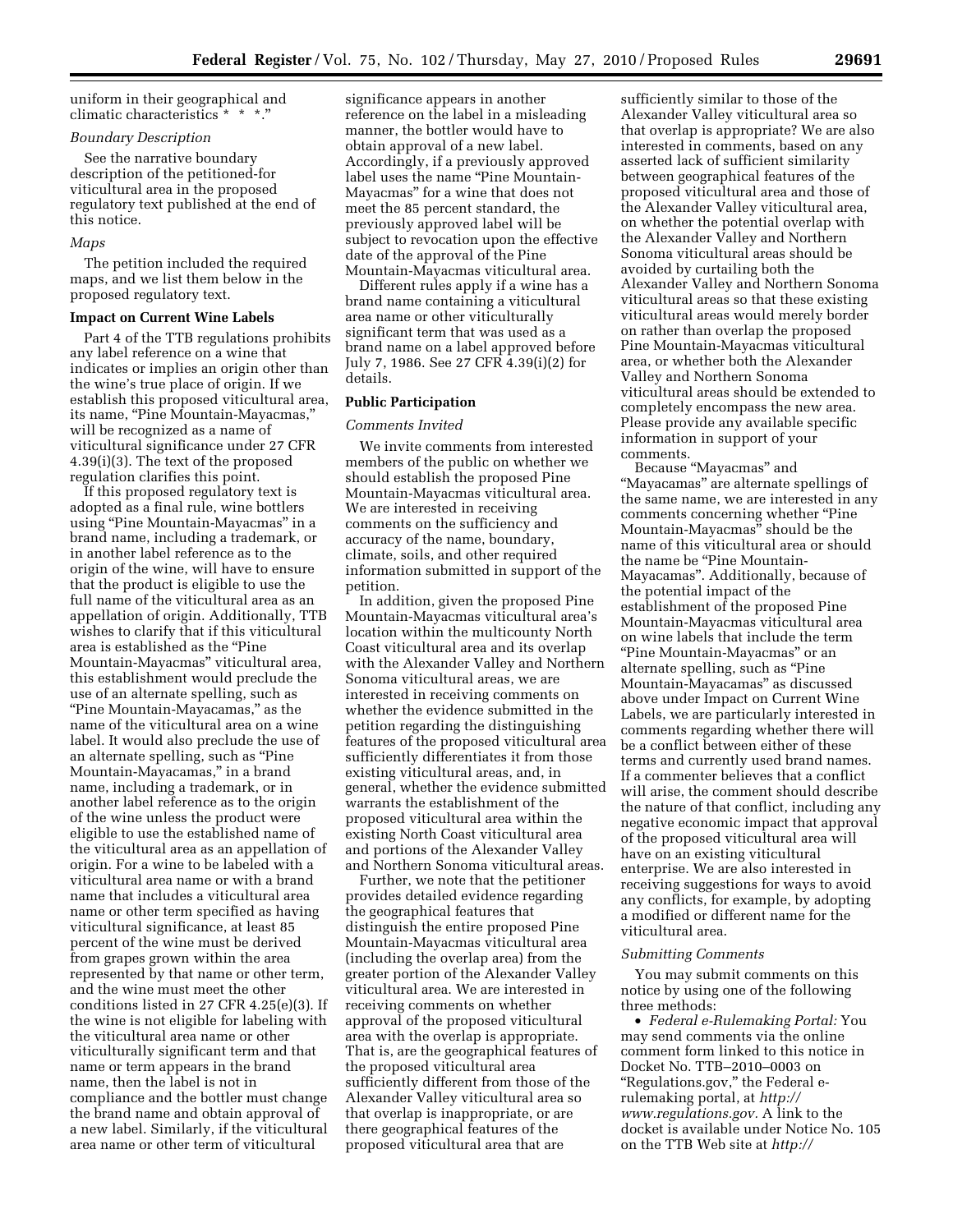*www.ttb.gov/wine/wine-*

*rulemaking.shtml.* Supplemental files may be attached to comments submitted via Regulations.gov. For information on how to use Regulations.gov, click on the site's Help or FAQ tabs.

• *U.S. Mail:* You may send comments via postal mail to the Director, Regulations and Rulings Division, Alcohol and Tobacco Tax and Trade Bureau, P.O. Box 14412, Washington, DC 20044–4412.

• *Hand Delivery/Courier:* You may hand-carry your comments or have them hand-carried to the Alcohol and Tobacco Tax and Trade Bureau, 1310 G Street, NW., Suite 200–E, Washington, DC 20005.

Please submit your comments by the closing date shown above in this notice. Your comments must reference Notice No. 105 and include your name and mailing address. Your comments also must be made in English, be legible, and be written in language acceptable for public disclosure. We do not acknowledge receipt of comments, and we consider all comments as originals.

If you are commenting on behalf of an association, business, or other entity, your comment must include the entity's name as well as your name and position title. If you comment via Regulations.gov, please include the entity's name in the "Organization" blank of the comment form. If you comment via postal mail, please submit your entity's comment on letterhead.

You may also write to the Administrator before the comment closing date to ask for a public hearing. The Administrator reserves the right to determine whether to hold a public hearing.

## *Confidentiality*

All submitted comments and attachments are part of the public record and subject to disclosure. Do not enclose any material in your comments that you consider to be confidential or that is inappropriate for public disclosure.

## *Public Disclosure*

On the Federal e-rulemaking portal, Regulations.gov, we will post, and the public may view, copies of this notice, selected supporting materials, and any electronic or mailed comments we receive about this proposal. A direct link to the Regulations.gov docket containing this notice and the posted comments received on it is available on the TTB Web site at *http://www.ttb.gov/ wine/wine-rulemaking.shtml* under Notice No. 105. You may also reach the docket containing this notice and the posted comments received on it through the Regulations.gov search page at *http: //www.regulations.gov.* 

All posted comments will display the commenter's name, organization (if any), city, and State, and, in the case of mailed comments, all address information, including e-mail addresses. We may omit voluminous attachments or material that we consider unsuitable for posting.

You and other members of the public may view copies of this notice, all related petitions, maps and other supporting materials, and any electronic or mailed comments we receive about this proposal by appointment at the TTB Information Resource Center, 1310 G Street, NW., Washington, DC 20220. You may also obtain copies at 20 cents per 8.5- x 11-inch page. Contact our information specialist at the above address or by telephone at 202–453– 2270 to schedule an appointment or to request copies of comments or other materials.

# **Regulatory Flexibility Act**

We certify that this proposed regulation, if adopted, would not have a significant economic impact on a substantial number of small entities. The proposed regulation imposes no new reporting, recordkeeping, or other administrative requirement. Any benefit derived from the use of a viticultural area name would be the result of a proprietor's efforts and consumer acceptance of wines from that area. Therefore, no regulatory flexibility analysis is required.

## **Executive Order 12866**

This proposed rule is not a significant regulatory action as defined by Executive Order 12866. Therefore, it requires no regulatory assessment.

## **Drafting Information**

Nancy Sutton of the Regulations and Rulings Division drafted this notice.

## **List of Subjects in 27 CFR Part 9**

Wine.

#### **Proposed Regulatory Amendment**

For the reasons discussed in the preamble, we propose to amend title 27, chapter 1, part 9, Code of Federal Regulations, as follows:

# **PART 9—AMERICAN VITICULTURAL AREAS**

1. The authority citation for part 9 continues to read as follows:

**Authority:** 27 U.S.C. 205.

## **Subpart C—Approved American Viticultural Areas**

2. Subpart C is amended by adding § 9. to read as follows:

## **§ 9.**\_\_ **Pine Mountain-Mayacmas.**

(a) *Name.* The name of the viticultural area described in this section is ''Pine Mountain-Mayacmas''. For purposes of part 4 of this chapter, ''Pine Mountain-Mayacmas'' is a term of viticultural significance.

(b) *Approved maps.* The three United States Geological Survey 1: 24,000 scale topographic maps used to determine the boundary of the Pine Mountain-Mayacmas viticultural area are titled:

(1) Asti Quadrangle—California, 1998;

(2) Cloverdale Quadrangle— California, 1960, photoinspected 1975; and

(3) Highland Springs Quadrangle— California, 1959, photorevised 1978.

(c) *Boundary.* The Pine Mountain-Mayacmas viticultural area is located in Sonoma and Mendocino Counties, California. The boundary of the Pine Mountain-Mayacmas viticultural area is as described below:

(1) The beginning point is on the Asti map at the intersection of Pine Mountain Road and the Sonoma-Mendocino County line, section 35, T12N, R10W. From the beginning point, proceed southwesterly on Pine Mountain Road to its intersection with a light duty road known locally as Green Road, section 33, T12N, R10W; then

(2) Proceed northerly on Green Road approximately 500 feet to its first intersection with the 1,600-foot contour line, section 33, T12N, R10W; then

(3) Proceed northwesterly along the meandering 1,600-foot contour line, crossing onto the Cloverdale map in section 32, T12N, R10W, and continue to the contour line's intersection with the Sonoma-Mendocino County line at the northern boundary of section 31, T12N, R10W; then

(4) Proceed northeasterly along the meandering 1,600-foot contour line to its intersection with the intermittent Ash Creek, section 29, T12N, R10W; then

(5) Proceed northeasterly in a straight line, crossing onto the Asti map, to the unnamed 2,769-foot peak located south of Salty Spring Creek, section 20, T12N, R10W; then

(6) Continue northeasterly in a straight line, crossing onto the Highland Springs map, to the unnamed 2,792-foot peak in the northeast quadrant of section 21, T12N, R10W; then

(7) Proceed east-southeasterly in a straight line, crossing onto the Asti map, to the unnamed 2,198-foot peak in section 23, T12N, R10W; and then